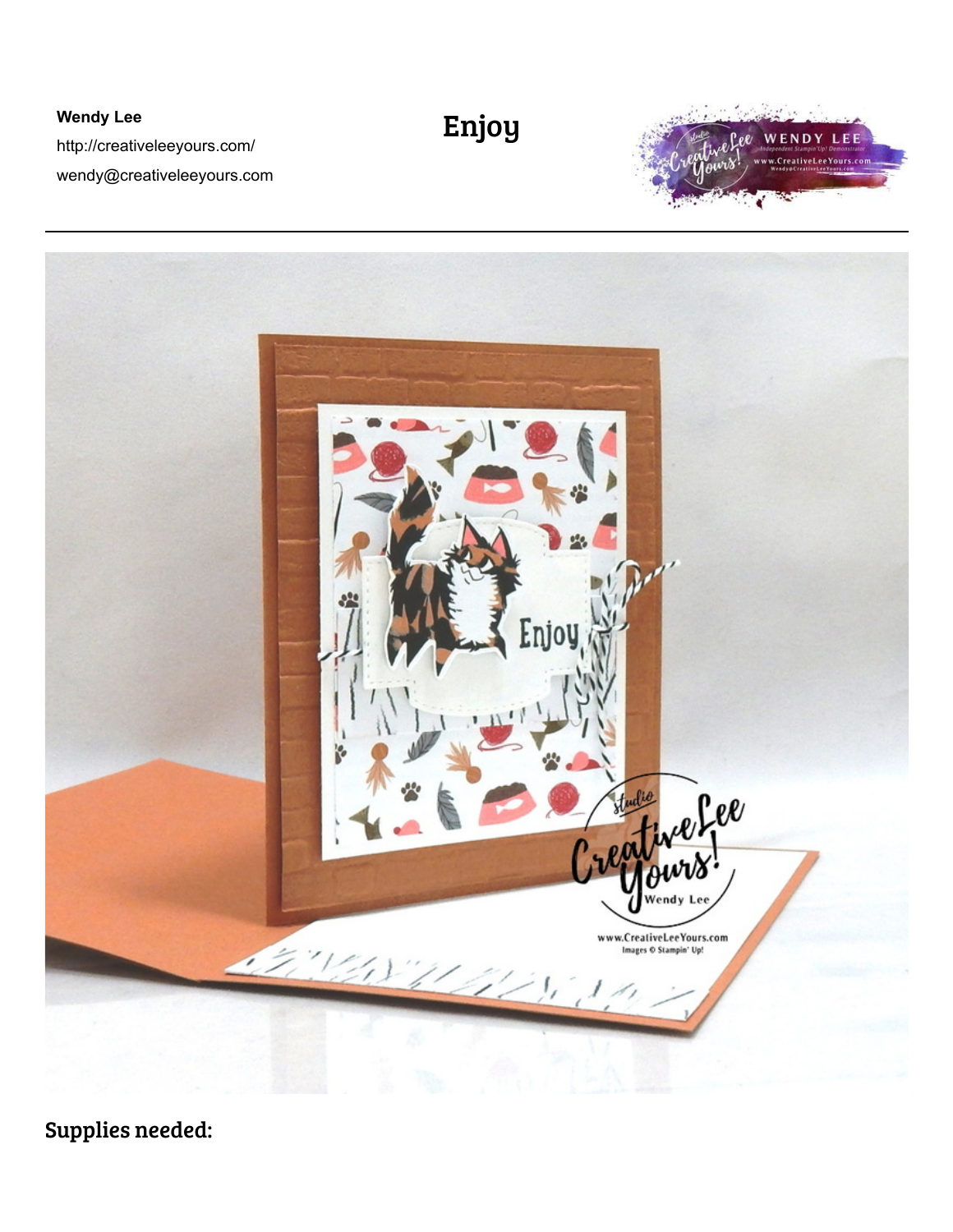- [Pampered Pets Cling Stamp Set](https://www.stampinup.com/products/pampered-pets-cling-stamp-set?demoid=73266) [152520]
- [Cinnamon Cider 8-1/2" X 11"](https://www.stampinup.com/products/cardstock-8-1-2x11-cinnamon-cider?demoid=73266) Cardstock [153078]
- [Basic White 8 1/2" X 11" Cardstock](https://www.stampinup.com/products/basic-white-8-1-2-x-11-cardstock?demoid=73266) [159276]
- [Playful Pets Designer Series Paper](https://www.stampinup.com/products/playful-pets-designer-series-paper?demoid=73266) [152489]
- [Tuxedo Black Memento Ink Pad](https://www.stampinup.com/products/memento-ink-pad-tuxedo-black?demoid=73266) [132708]
- [Playful Pets Trim Combo Pack](https://www.stampinup.com/products/playful-pets-trim-combo-pack?demoid=73266) [152466]
- [Stampin' Cut & Emboss Machine](https://www.stampinup.com/products/stampin-cut-emboss-machine?demoid=73266) [149653]
- [Brick & Mortar 3D Embossing](https://www.stampinup.com/products/embossing-folder-3d-brick-mortar?demoid=73266) Folder [149643]
- [Stitched So Sweetly Dies \[151690\]](https://www.stampinup.com/products/stitched-so-sweetly-dies?demoid=73266)
- [Paper Trimmer \[152392\]](https://www.stampinup.com/products/paper-trimmer?demoid=73266)
- [Paper Snips \[103579\]](https://www.stampinup.com/products/scissors-paper-snips?demoid=73266)
- [Bone Folder \[102300\]](https://www.stampinup.com/products/bone-folder?demoid=73266)
- [Stampin' Seal \[152813\]](https://www.stampinup.com/products/stampin-seal?demoid=73266)
- [Stampin' Dimensionals \[104430\]](https://www.stampinup.com/products/stampin-dimensionals?demoid=73266)

## Project Recipe: